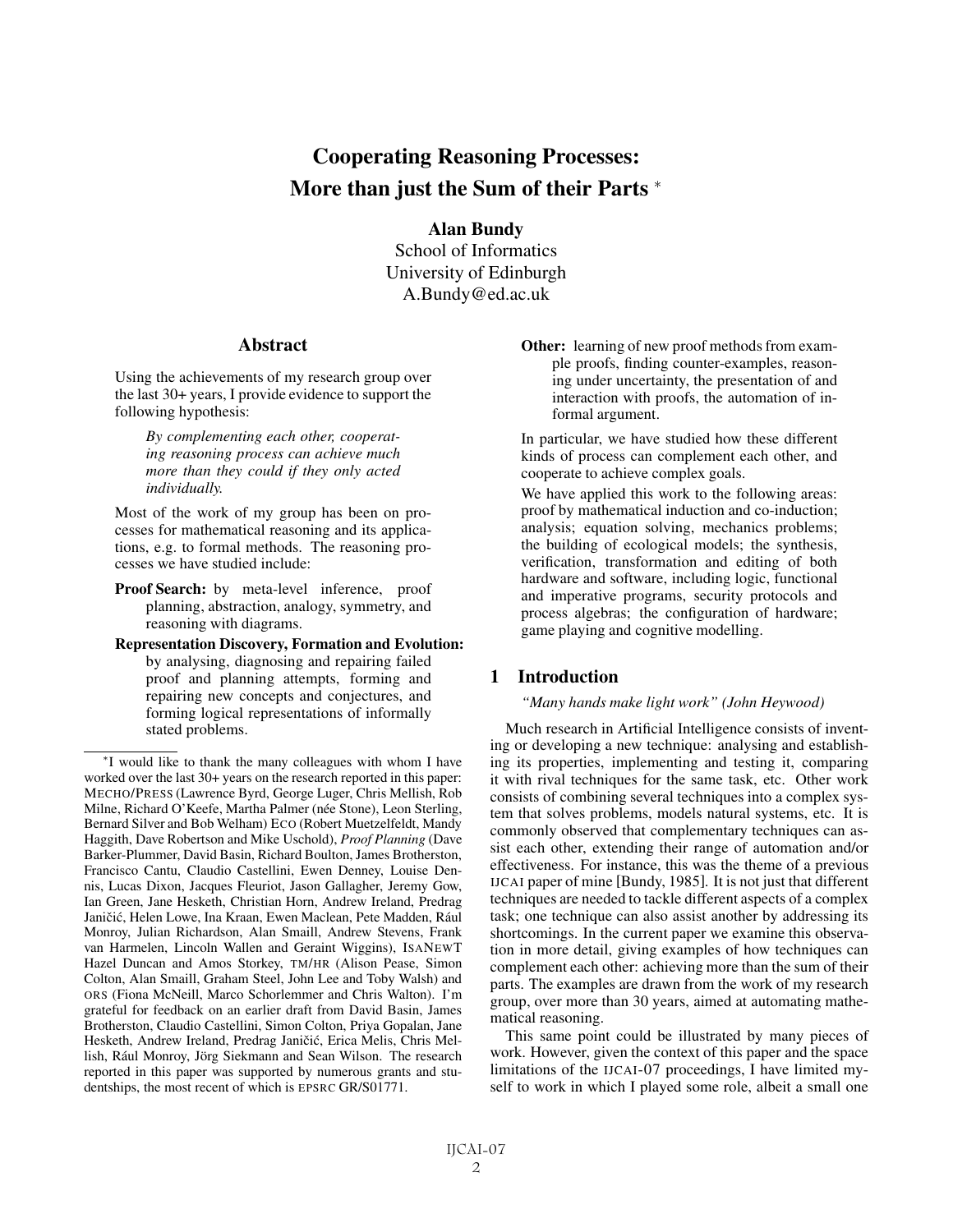in some cases. My apologies to those people whose work I have not surveyed; profuse apologies to those I have not even cited.

## 2 Object-level and Meta-level Inference

#### *"Not all who wander are lost." (John Ronald Reuel Tolkien)*

Much of our work has been on automatic inference, especially proving mathematical theorems. Most work in this area builds on mathematical logic, which is used to represent the conjectures to be proved, the axioms of the theories in which they are to be proved, and the rules of inference with which they are to be proved. These logical formulae provide a *search space* of potential proof steps. Typically, proof search is conducted backwards, starting with the original conjecture as the main goal and applying the rules of inference backwards to exchange each goal for a set of subgoals. Navigating this search space is *the* major problem in automated theorem proving. It is called the *combinatorial explosion*, because the number of subgoals increases super-exponentially with the length of the proof, rapidly swamping the computer's memory for all but trivial problems.

Human mathematicians succeed in navigating these huge search spaces by stepping back from the low-level details and thinking at a higher-level about the nature of the problem and the suitability of their tools for solving such problems. We have been trying to emulate this high-level thinking in our automated provers. In particular, we have implemented proof search as simultaneous and cooperating inference at two levels: the object-level, in which the original conjecture, theory and rules are expressed, and the meta-level, in which the proof methods are specified and the conjectures analysed. In *meta-level inference*, the conjecture is analysed, a suitable proof method identified and applied, progress is measured and the process recurses. In this way, inference at the metalevel directs inference at the object-level, avoiding unproductive parts of the search space and making proof search computationally tractable.

We have applied this two-level approach many times, but most notably in the domains of equation solving using the PRESS<sup>1</sup> system [Bundy and Welham, 1981; Sterling et al., 1989] and inductive theorem proving using *Clam*/*Oyster*<sup>2</sup> [Bundy *et al.*, 1991; Bundy, 2001]. The latest realisation of this idea is *proof planning* , [Bundy, 1988; 1991], in which proof methods are specified as STRIPS-like plan operators and plan formation is used to custom-build a proof plan for each conjecture.

To illustrate these ideas I will describe *rippling*, a proof method for reducing the difference between a goal and one or more givens [Bundy *et al.*, 2005a]. It frequently occurs in mathematics that the goal to be proved is syntactically similar to a "given", i.e. a hypothesis, assumption or axiom. This occurs, most notably, in inductive proof, where the induction conclusion and induction hypothesis have strong similarities by construction. Rippling was originally developed for such inductive proofs, but we have found widespread applications in other types of problem. Typically, we want to rewrite the goal in such a way as to separate the similarities and differences while preserving the similarities. This enables the given(s) to be used to prove all or part of the transformed goal. We can visualise this process by annotating the goal and the given(s) with their similarities and differences (see Figure<sup>3</sup> 1).

$$
t \iff (y \iff z) = (t \iff y) \iff z
$$
  
\n
$$
\vdash \quad h :: t \quad \uparrow \iff (y \iff z) = (\quad h :: t \quad \uparrow \iff y) \iff z
$$
  
\n
$$
\vdash \quad h :: t \iff (y \iff z) \quad \uparrow = h :: t \iff y) \quad \uparrow \iff z
$$
  
\n
$$
\vdash \quad h :: t \iff (y \iff z) \quad \uparrow = h :: (t \iff y) \iff z \quad \uparrow
$$
  
\n
$$
\vdash \quad h :: h \iff t \iff (y \iff z) = (t \iff y) \iff z \quad \uparrow
$$

The example shows the step case of an inductive proof of the associativity of list append, where  $\langle \rangle$  is the infix notation for append and :: is the infix notation for cons.  $\vdash$  separates the induction hypothesis (the given) from the induction conclusion (the goal). The formulae are annotated to show the differences and similarities between the given and the goal. The grey boxes indicate the parts of the goal which differ from the given. They are called *wave-fronts*. Each wave-front has one or more *waveholes* indicating sub-terms of the wave-fronts which correspond to parts of the given. The parts of the goal outside the wave-fronts or inside the wave-holes, are called the *skeleton*. The skeleton always matches the induction hypothesis. The arrows indicate the direction of movement of the wave-fronts — in this case outwards through the goal until they completely surround the skeleton.

The rules are also annotated and annotation must also match when rules are applied. Such annotated rules are called *wave-rules*. The main wave-rule used in this example is:

$$
H :: \overline{T} \rvert^{\uparrow} >> L \Rightarrow \rvert H :: T >> L \rvert^{\uparrow}
$$

which is taken from the step case of the recursive definition of  $\langle \rangle$ 

Note how the grey boxes get bigger at each wave-rule application with more of the skeleton embedded within them, until they contain a complete instance of the given.

#### Figure 1: The Associativity of Append using Rippling

Rippling successfully guides proof search by ensuring that the skeleton gets larger until it matches the givens. At this point the givens can be used to prove the goal. It has been successfully applied in induction, summing series, analysis and a variety of other areas. More importantly, if and when

<sup>&</sup>lt;sup>1</sup> Prolog Equation Solving System.

<sup>&</sup>lt;sup>2</sup> And in later proof planners, such as  $\lambda$ *Clam* and ISAPLANNER

<sup>&</sup>lt;sup>3</sup>Tip to reader: the mathematical details are optional and have all been put in figures separated from the main text.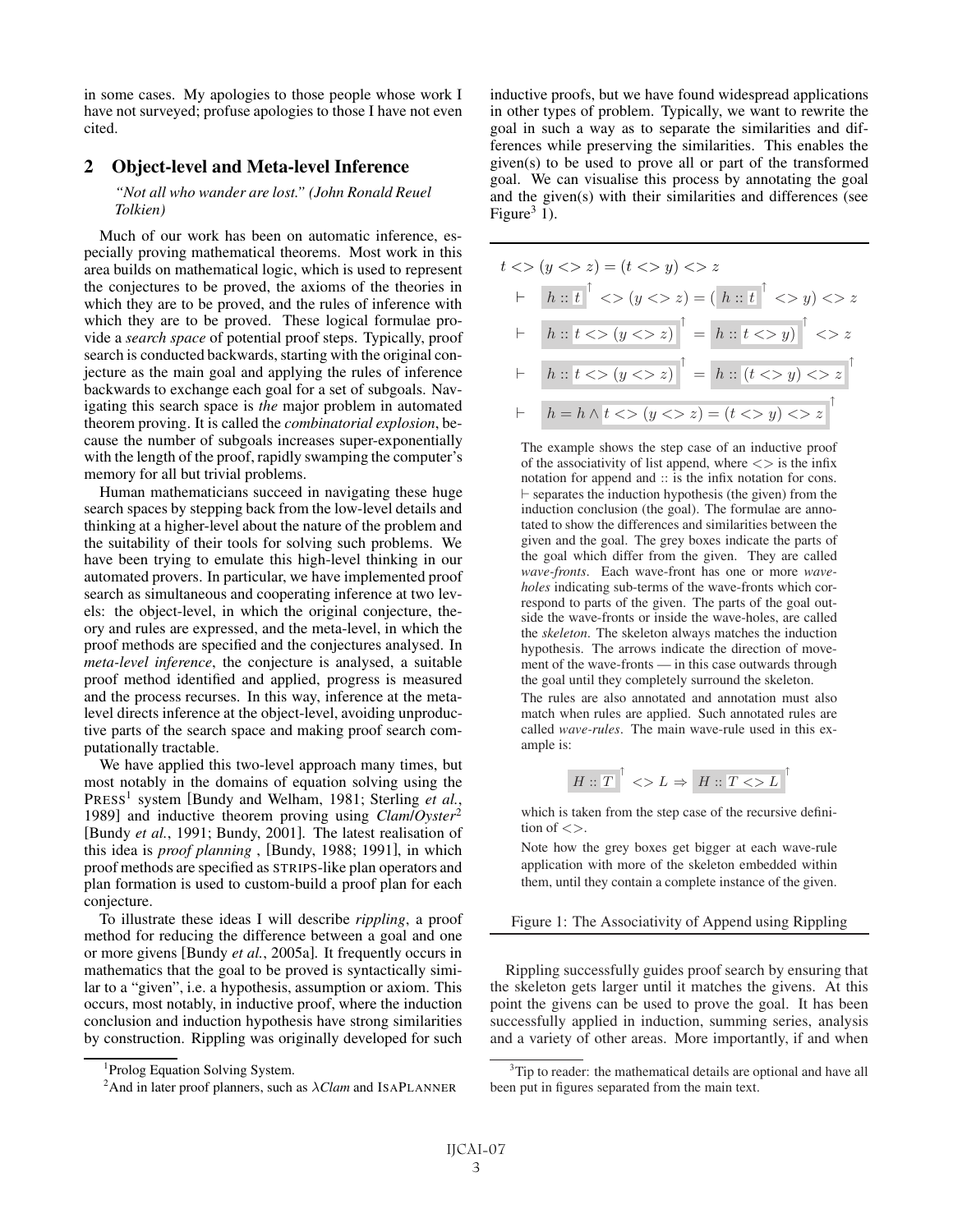it fails, the nature of the failure can be used to suggest a way to patch the proof attempt and to recover from the failure (see §3).

Meta-level inference provides least-commitment devices, such as meta-variables, which can be used to postpone search decisions. For instance, in inductive proof, choosing an appropriate induction rule is an infinite branching point in the search: there is an induction rule corresponding to each well-ordering of each recursive data-structure, such as natural numbers, lists, trees, sets, etc. The key to a successful induction is often to choose an induction rule that inserts wave-fronts into the induction conclusion for which there are matching wave-rules, so that rippling is successful. We can turn this requirement on its head by postponing the choice of induction rule, inserting higher-order meta-variables into the induction conclusion to stand for the unknown wavefront, using higher-order unification to instantiate these metavariables during rippling, and retrospectively choosing an induction rule when the wave-fronts are fully instantiated. This significantly reduces the search problem by moving it from a place (the choice of induction rule) where the branching is infinite, to a place (rippling) where it is highly constrained. Because we are effectively developing the middle of the proof before the beginning or the end, we call this search moving technique *middle-out reasoning*, in contrast to top-down or bottom-up reasoning.

We have applied middle-out reasoning to the choice of induction rule in two PhD projects. Initially, Ina Kraan used it to *select* an appropriate induction rule from a pre-determined, finite set of rules, as part of a project to synthesise logic programs from their specifications [Kraan *et al.*, 1996]. In this project, Kraan also used middle-out reasoning to synthesise the logic program. More recently, Jeremy Gow extended middle-out reasoning to create and verify new induction rules, customised to the current conjecture [Gow, 2004; Bundy *et al.*, 2005b].

Proof planning is now a thriving research area, with many applications and extensions, for instance:

- The ΩMEGA proof planner [Siekmann *et al.*, 2006], which has been applied to a wide range of areas in mathematics;
- Applications to the combination and augmentation of decision procedures [Janičić and Bundy, 2002];
- Multi-agent proof planning [Benzmüller and Sorge, 2001];
- Reasoning about feature interaction in first-order temporal logic [Castellini and Smaill, 2005]
- Multi-strategy proof planning [Melis *et al.*, 2006].

I have also proposed it as the basis for a "Science of Reasoning", in which proof plans provide a multi-level understanding of the structure of proofs [Bundy, 1991]

Meta-level inference, and proof planning in particular, shows how two complementary inference processes can interact to reduce the amount of search and overcome the combinatorial explosion. Meta-level analysis matches object-level goals to the proof methods best suited to solve them, cutting out a lot of legal, but unproductive, object-level, rule applications. Middle-out reasoning can rearrange the search space, postponing difficult search decisions until they are made easier as a side-effect of other search decisions. The object-level inference then provides the goals that form the ammunition for the next stage of meta-level analysis.

## 3 Inference and Fault Diagnosis

*"The best laid plans of mice and men gang aft aglay." (Rabbie Burns)*

Like all plans, proof plans are not guaranteed to succeed. When they fail, recovery requires another kind of reasoning process: *fault diagnosis*. When standard object-level proof search fails, the usual response is for the proof search to backup to some earlier choice point and retry. Proof planning enables a more productive use to be made of failure. The mismatch between the situation anticipated at the meta-level and the situation obtaining at the object-level provides an opportunity to analyse the failure and propose a patch. Human mathematicians also make a productive use of failure. See, for instance, [van der Waerden, 1971] for an example of repeated plan failure and patching in an, eventually successful, attempt to prove a challenging conjecture.

Consider, as another example, a failure of the rippling method outlined in §2. This might occur, for instance, because there is no rule available to ripple the wave-front out one more stage. From the meta-level inference that formed the rippling-based proof plan, we can extract a partial description of the form that the missing wave-rule should take. This is best illustrated by an example. See Figure 2.

We have implemented this kind of fault diagnosis and repair within our proof planning framework using *proof critics* [Ireland, 1992; Ireland and Bundy, 1996]. The original work explored ways to recover from different kinds of failure of rippling, suggesting, variously, new forms of induction, case splits, generalisations and intermediate lemmas. Later work by Ireland and his co-workers has extended this to discovering loop invariants in the verification of imperative programs [Ireland and Stark, 2001]. They have recently applied this work to industrial verification by extending and successfully evaluating Praxis' automated prover [Ireland *et al.*, 2006]. Deepak Kapur and M. Subramaniam have also developed similar methods for lemma discovery in induction [Kapur and Subramaniam, 1996]. Rául Monroy has used critics for the correction of false conjectures [Monroy *et al.*, 1994], which requires the additional reasoning process of *abduction*. More recently, Monroy has applied his techniques to higher-order faulty conjectures, leading to the automatic formation of new theories, such as monoids [Monroy, 2001]. Andreas Meier and Erica Melis have adapted their multi-strategy MULTI system to include failure analysis and the automatic proposal of "recommendations" to overcome them [Meier and Melis, 2005].

Fault diagnosis of an earlier failure suggests the most promising alternative proof attempt. It removes the need for blind backtracking, removing legal, but unproductive choices from the search space and helping to defeat the combinatorial explosion. Moreover, the proof patches often provide inter-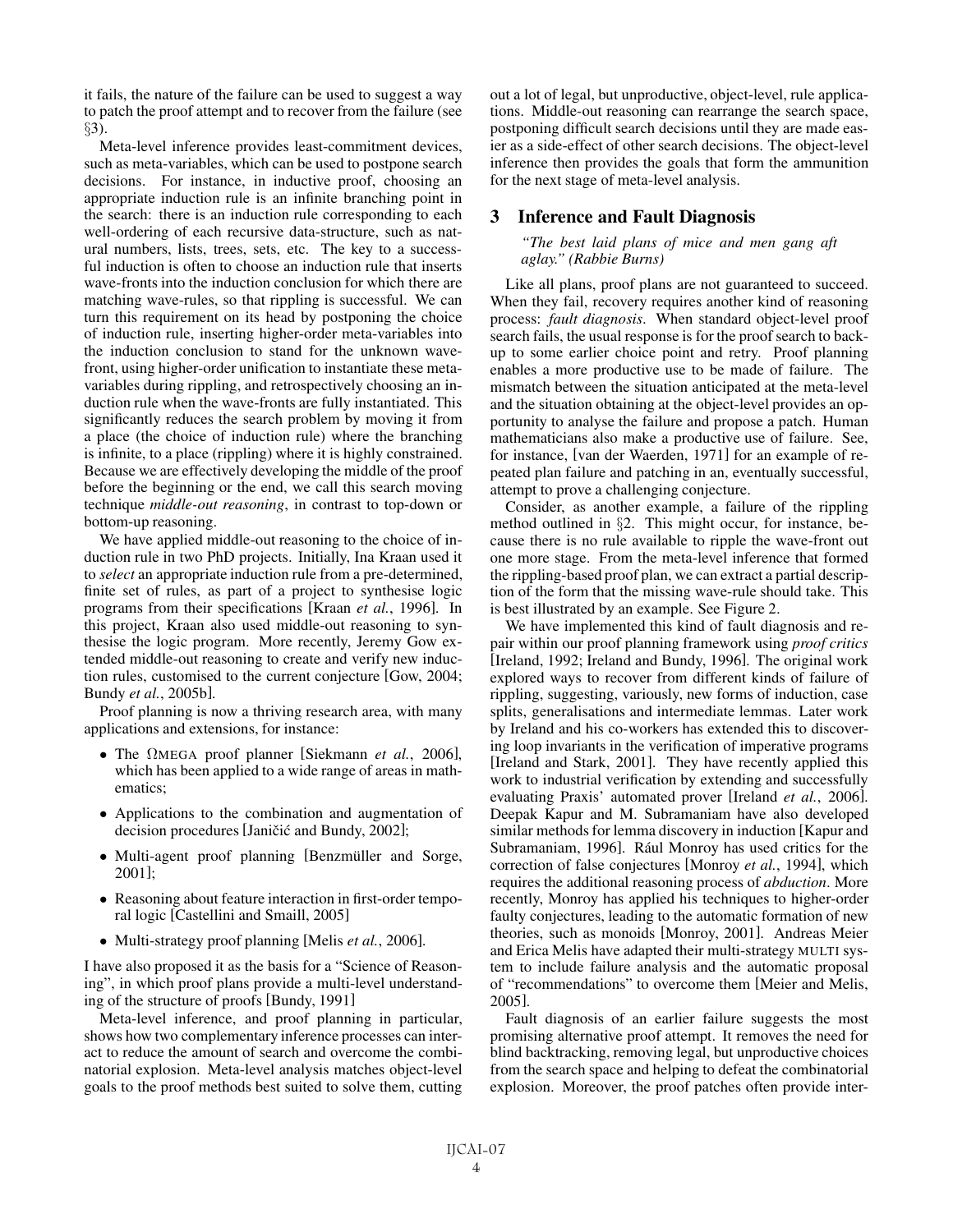$$
rev(rev(l)) = l
$$
  
+ 
$$
rev(rev(h::\overline{t}^{\uparrow})) = h::\overline{t}^{\uparrow}
$$
  
+ 
$$
rev(\underline{rev(t)} \iff (h::nil)^{\uparrow}) = h::\overline{t}^{\uparrow}
$$
  
**blocked**

rev is a list reversing function. The example is taken from a failed proof that reversing a list twice will give you the original list. Suppose that, initially, the only rule available is:

$$
rev([H::T]^\uparrow) \Rightarrow \boxed{rev(T)} \iff (H::nil)^\uparrow
$$

The ripple attempt will fail because no rule matches the left hand side of the goal, so the wave-front cannot be moved one stage further outwards. However, by analysing the blocked ripple, fault diagnosis can work out that the missing wave-rule should take the form:

$$
rev(\boxed{X} \Longleftrightarrow Y^{\top}) \Rightarrow F(rev(X), X, Y)^{\top}
$$

where  $F$  stands for some unknown function, represented by a higher-order meta-variable. If we allow the proof to continue using this missing wave-rule schema, then the proof will succeed, instantiating  $F(u, v, w)$  to  $rev(w) \ll v$  in the process. We now discover the missing wave-rule to be:

$$
rev(\begin{array}{c|c} X < > Y \end{array}^{\uparrow}) \Rightarrow rev(Y) < > \boxed{rev(X)}
$$

↑

which must be proved as a lemma to complete the proof. Note that this lemma is a distributive law of  $\langle \rangle$  over rev, and is an interesting theorem in its own right, rather than just an arbitrary hack needed just to get the original proof to go through.

Figure 2: Lemma Speculation Using a Rippling Failure

esting information. As the example in Figure 2 illustrates, lemma speculation often produces lemmas that are of mathematical interest in their own right and prove to be useful in future proofs. Generalisation, which is another way of patching failed inductive proofs, also often generalises the original conjecture in a mathematically interesting way.

In the other direction, the kind of fault diagnosis illustrated in Figure 2 is only possible because of the interaction of metalevel and object-level inference. It is the discrepancy between the meta-level expectation and the object-level reality that focuses the fault diagnosis to suggest a patch that will resolve this discrepancy and allow the original proof plan to be resumed. Thus, again, we see complementary reasoning processes focus their attention to solve a problem that none of them could manage alone — nor even acting simultaneously but without interaction.

# 4 Inference and Learning

*"To this day, we continue to find new techniques and methods. There's always something new to learn." (Joseph Cocking)*

We have seen the value of proof methods when used by meta-level inference or fault diagnosis to guide object-level proof search, but where do such proof methods come from? Mostly, they have come from detailed analysis of a family of related proofs, and reflection on the thinking that informs experienced mathematical reasoners. But this is a time-consuming, highly-skilled and error-prone process. The proof methods that my group developed for inductive proof, for instance, took more than a decade to develop, evaluate and refine. It is necessary to maintain constant vigilance against quick, *ad hoc* fixes that will not have general utility and explanatory power. It would be much better if the process of developing new proof methods could be automated.

My group has explored various machine learning techniques to automate the construction of proof methods. These start with successful object-level proofs whose meta-level structure they try to analyse and abstract, in order to formulate new proof methods. Our earliest attempt to do this was the application of explanation-based generalisation (EBG) to the equation-solving domain [Silver, 1985]. Silver's LEARNING PRESS system was able to learn (sometimes simplified) versions of all the proof methods that had been hand-coded into our PRESS equation solving system, just by applying EBG to examples of successfully solved equations. Later, Desimone did the same for early versions of our inductive proof methods [Desimone, 1989].

Recently, we have explored the use of data-mining techniques to extract new methods $4$  from large corpuses of proofs [Duncan *et al.*, 2004]. Duncan's IsaNewT<sup>5</sup> system first identifies frequently occurring sequences of proof steps using variable-length Markov models (VLMM) [Ron *et al.*, 1996]. Then it combines these sequences using genetic algorithms to join them with branching, repetition and macros, using a language developed in [Jamnik *et al.*, 2002]. The resulting proof methods have been evaluated successfully by comparing proof success and timings on a large test corpus of proofs with and without the newly learnt tactics. Currently, the learnt methods consist of simple, generic combinations of objectlevel rules. They do not approach the sophistication nor targeting of many hand-crafted methods, such as rippling. Nor do they provide dramatic search reductions. However, this use of data-mining has made a promising start and has the potential for much more development.

We have introduced a new class of reasoning processes from machine learning. These complement meta-level inference by constructing new proof methods from example proofs, thus enabling meta-level inference to guide objectlevel proof search. The learning methods are, in turn, informed by previous success of object-level inference in pro-

<sup>4</sup> Technically, it is just *tactics* that are learnt, rather than methods, since, as discussed below, we are currently unable to learn the metalanguage for specifying these tactics: methods being tactics together with their meta-level specifications.

<sup>&</sup>lt;sup>5</sup>Is a New Tactic.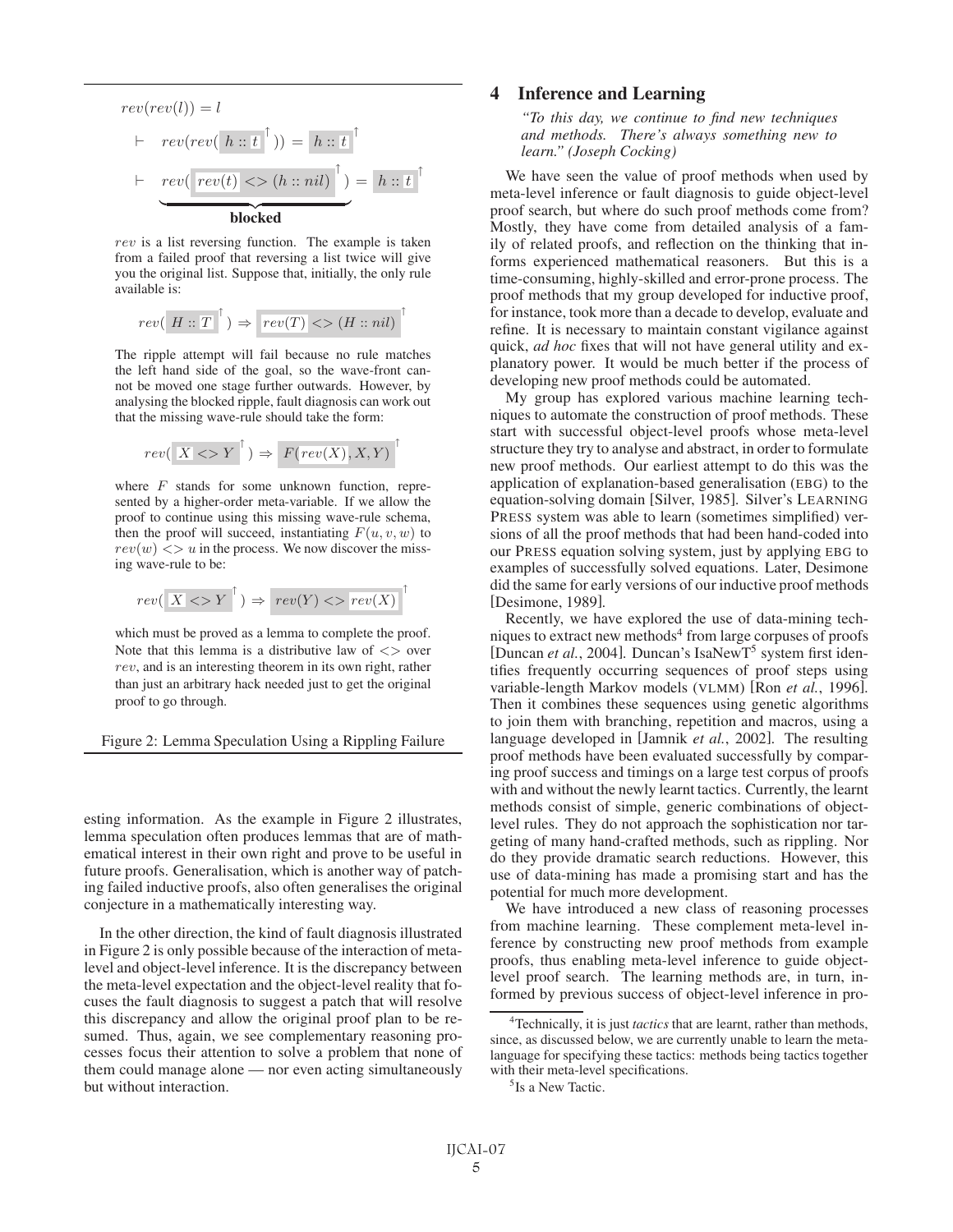ducing proofs. Their analysis is informed by the patterns they identify in these proofs. Thus we have a virtuous triangle of reasoning processes, each process in the triangle using information from one of its neighbours to assist the other neighbour.

However, there is a missing process in this story: a learning process that can construct the meta-level language used to specify the proof methods. Examples of such a language are the concepts of wave-fronts, wave-holes and skeletons, introduced and illustrated in Figure 1. Silver's and Desimone's EBG-based systems assumed the prior existence of an appropriate meta-level language and used it in the analysis of the object-level proofs. Duncan's IsaNewT does not assume the existence of such a meta-language, so is, thereby, restricted to an impoverished language for expressing proof methods. It cannot use conditional branching, since the conditions would have to be expressed in the missing meta-language. It uses non-deterministic branching instead. Similarly, it cannot use until-loops, since again the exit condition would have to be expressed in the missing meta-language. It just uses repetition. It cannot combine the proof methods with proof planning or analyse failures with fault diagnosis, as the method specifications necessary to do this would need to be expressed in the missing meta-language. Instead, it is reduced to conducting exhaustive search at the method level, which reduces search, but not in as directed a way as proof planning is capable of.

Current AI learning mechanisms appear not to be capable of performing the learning task required here: constructing a new ontology. There are plenty of mechanisms for defining new concepts in terms of old ones, but that is not sufficient to form a new meta-language. The concept of wave-front, for instance, cannot be defined in terms of the functions and predicates in the object-language. Here's a hard challenge for the next generation of machine learning researchers. For a start on tackling this challenge, see §6.

## 5 Inference and Representation Formation

*"Once you know the formula, it's a guiding light that will give you everything you want to know." (Mark Lallemand)*

As discussed in §2, the automation of inference requires that the axioms, rules and conjectures of a theory be represented in the computer. Where do such representations come from? In most work in automated inference, either they are adopted/adapted from a textbook or from previous research, or they are the outcome of careful and highly-skilled handcrafting. However, developing an appropriate representation is one of the most important parts of problem solving. Applied mathematics, for instance, mainly consists of exploring and developing mathematical representations of physical environments and problems. So, in a thorough investigation of automatic reasoning, the formation of formal representations ought to be a central concern.

In the MECHO<sup>6</sup> Project ([Bundy *et al.*, 1979]) we addressed this issue by building a program for solving mechanics problems stated in English, with examples drawn from the English GCE A-Level, applied-mathematics papers, intended for 16-18 year old pre-university entrants. MECHO took mechanics problems stated in English, parsed them, constructed a semantic representation in the form of first-order logic assertions, extracted equations from this logical representation and then solved them. This process is illustrated in Figure 3.

During this process, cooperation between representation formation and inference occurs at a number of levels and in several directions.

- The whole process of representation enables inference, in the form of equation solving, to solve the mechanics problem.
- A form of non-monotonic inference is needed to "flesh" out" the explicit problem statement. Real-world objects must be idealised, and this can be done in a variety of ways. For instance, a ship might be idealised as a particle on a horizontal plane in a relative velocity problem, but in a specific gravity problem it will be idealised as a 3D shell floating on a liquid. The string in a pulley problem is usually idealised as inelastic and the pulley as frictionless. MECHO uses cues to recognise the problem type and then matches a problem-type schema to the extracted assertions, which then provides the implicit, unstated assertions.
- MECHO uses a form of plan formation<sup>7</sup> to extract a set of equations from the assertions. A physical law is identified that relates the goals to the givens, e.g.,  $F = m.a$ . These equations may introduce intermediate variables, which must also be solved for, causing the planning process to recurse. Preconditions of the physical laws relate the variables to the assertions, enabling the laws to be instantiated to equations describing the problem situation.
- Equation solving is used to express the goal variable in terms of the givens. This inferential process is implemented using meta-level inference, as described in §2.
- Inference is also required during natural language processing, e.g., to resolve ambiguities, such as pronoun reference. The meta-level inference mechanisms used in MECHO were motivated by the problems of controlling inference both in problem-solving and semantic interpretation, and were successful in both areas. For instance, the inferential choices arising during semantic processing are limited by idealisation, especially by the framework imposed by problem-type schemata.

The ideas from the MECHO project were subsequently adapted to the ECO program, which built an ecological simulation program in response to a dialogue with a user [Robertson *et al.*, 1991]. ECO incorporated a further example of collaborative reasoning: a meta-level analysis of the user's requirements was used to propose two kinds of idealisation. ECO was able to suggest both idealisations of real world ecological objects, e.g., animals, plants, environments, etc., and idealisations of the processes by which they interacted, e.g.,

<sup>6</sup> Mechanics Oracle.

<sup>&</sup>lt;sup>7</sup>We called it the "Marples Algorithm" in honour of David Marples, who was the first person we were aware of to describe this process in some teaching notes.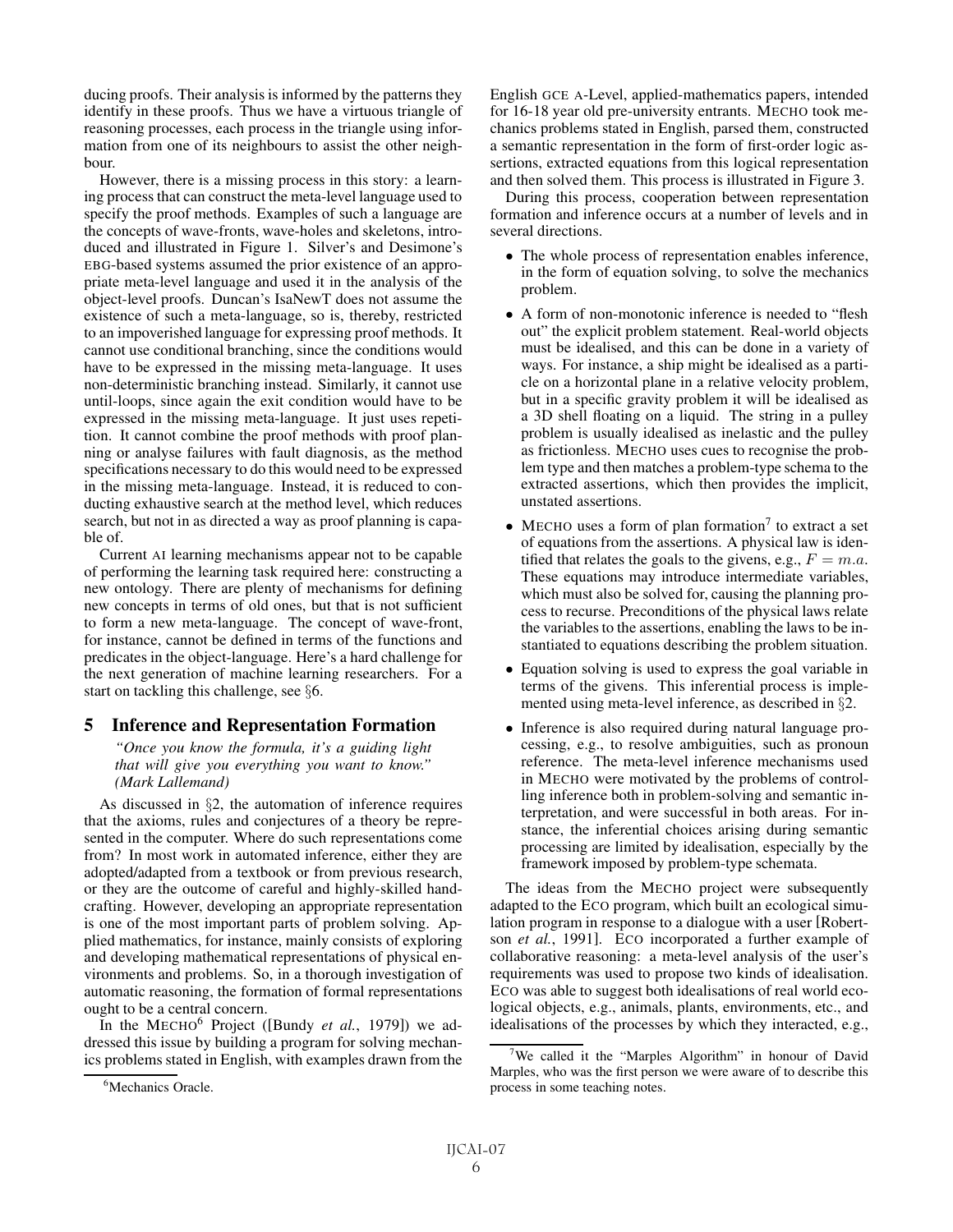

The input is a mechanics problem, posed in English, taken from an applied mathematics textbook. This is first parsed to identify its syntactic structure and then turned into a set of logical assertions by semantic analysis. These assertions must be "fleshed out" by cuing schemata to provide unstated, but implicit, default information. The givens and goals of the problem are identified and a planning process is used to instantiate general physical laws into a set of simultaneous equations from which the goals can be derived from the givens. The PRESS equation solver is then used to express the goals in terms of the givens.

Figure 3: Representations Used by the MECHO Program

logistic growth, predator-prey equation, competition equation, etc.

# 6 Inference, Fault Diagnosis and Ontology Repair

*"I shall try to correct errors when shown to be errors, and I shall adopt new views so fast as they shall appear to be true views" (Abraham Lincoln )*

MECHO and ECO formed representations with the aid of natural language processing tools and inference, but from a fixed *signature*, by which I mean the variables, functions and predicates, along with their types, that were used to form the logical formulae. However, as we saw in §4, it is sometimes necessary to invent new concepts and to create new functions, predicates, types, etc. with which to represent these new concepts.

## 6.1 Repairing Faulty Conjectures

Alison Pease and Simon Colton's TM<sup>8</sup> program, [Colton and Pease, 2005], implements some ideas of Lakatos [Lakatos, 1976] for repairing faulty mathematical theories. In particular, it takes nearly true conjectures and repairs them into theorems. TM achieves this by orchestrating: the OTTER theorem prover [McCune, 1990]; the MACE counter-example finder [McCune, 1994] and the  $HR<sup>9</sup>$  machine learning system [Colton *et al.*, 1999; Colton, 2002].

Given a false conjecture, first MACE is used to find both a set of counter-examples and a set of supporting examples. TM then implements Lakatos's methods of *strategic withdrawal* and *counter-example barring* to modify the original, false conjecture into new conjectures that it hopes are true. In strategic withdrawal, HR finds a concept that describes a maximal subset of supporting examples and the theorem is specialised to just that concept. In counter-example barring, HR finds a concept that covers all the counter-examples, and a

<sup>8</sup> Theorem Modifier.

<sup>&</sup>lt;sup>9</sup>Hardy & Ramanujan.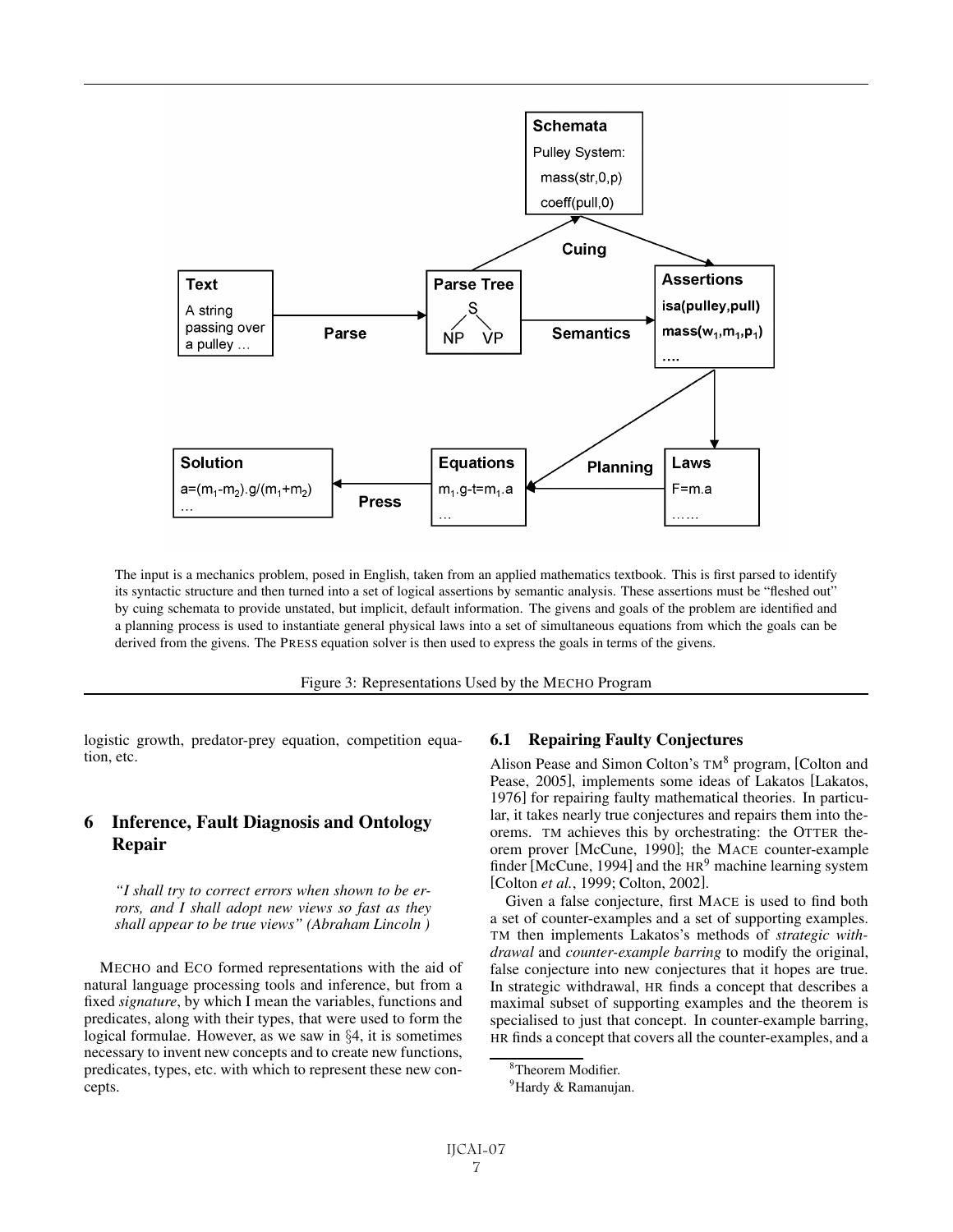minimal subset of supporting examples, then makes the negation of that concept a precondition of the revised theorem. These new conjectures are given to OTTER to verify. The TM system thus exhibits the interaction of three kinds of reasoning: model generation, concept formation and inference, to do something that neither of them could do alone: correcting faulty conjectures. An example is given in Figure 4.

TM was given the following faulty conjecture in Ring Theory:

$$
\forall x, y. \; x^2 * y * x^2 = e
$$

where  $e$  is the multiplicative identity element.

MACE found 7 supporting examples and 6 counterexamples to this conjecture. Given these two sets of examples, HR invented a concept that can be simplified to:

$$
\forall z.~z^2 = z + z
$$

and used it for strategic withdrawal. OTTER was then able to prove the original conjecture for just those rings with this new property.

Figure 4: Correcting a Faulty Conjecture in Ring Theory

HR has also been used a component of a system for the automatic generation of classification theorems for algebra models up to isomorphism and isotopism, [Colton *et al.*, 2004; Sorge *et al.*, 2006]. This system employs an intricate interplay of machine learning, computer algebra, model generation, theorem proving and satisfiability solving methods, and has produced new results in pure mathematics. For instance, it generated an isotopic classification theorem for loops of size 6, which extended the previously known result that there are 22. This result was previously beyond the capabilities of automated reasoning techniques.

#### 6.2 Repairing Faulty Signatures

However, note that HR does not extend the *signature* of the representation language. Its new concepts are defined in terms of a fixed set of functions, relations and types. In contrast, Fiona McNeill's  $ORS<sup>10</sup>$  modifies the underlying signature, e.g., by changing the arity and types of functions and predicates, and by merging or separating functions and predicates [Bundy *et al.*, 2006; McNeill, 2005]. ORS is designed for a virtual world of interacting software agents. It achieves its goals by forming and executing plans that combine the services of other agents.

However, these plans are fallible and may fail on execution. Plan formation can be viewed as an automated proof of an existential theorem, where the witness of the existentially quantified variable is a plan, and the proof shows that this plan is guaranteed to achieve its goal. This plan may, nevertheless, fail to execute, because the planning agent's world model is faulty. In particular, its theory of the circumstances under which other agents will perform certain services are expressed as preconditions of action rules. However, the other agents may have different versions of these action rules. The

planning agent must diagnose the fault with its version of the rule; repair the rule; and replan with the amended rule. This repair may just consist of adding or deleting a precondition, or it may go deeper, requiring a change to the signature with which the preconditions are expressed. An example is given in Figure 5.

Suppose that the planning agent's plan contains an action to pay a hotel bill, represented as

#### *(Pay PA Hotel* \$*200)*

where *PA* is the planning agent. This action fails on execution. Just prior to failure there is a short dialogue with the *Hotel* agent. Such inter-agent dialogues are the normal way to check those preconditions of whose truth value the service providing agent is unsure. The planning agent is expecting to be asked

*(Money PA* \$*200)*

However, it is surprised to be asked

*(Money PA* \$*200 credit card)*

instead. This suggests that the *Hotel* agent has a ternary version of the *Money* predicate, rather than the planning agent's binary predicate. In order to communicate successfully with the *Hotel* agent, the planning agent must change the arity of its *Money* predicate accordingly and replan.

Figure 5: Repairing an Ontology Signature

ORS employs interactions between three kinds of reasoning process: inference in the form of plan formation; fault diagnosis of the failures of plan execution and any dialogue prior to this failure; and mechanisms for repairing faults in both the theory and the signature of its ontology. The fault diagnosis works by a simple decision tree, in which the notion of being asked a surprising question (or not) is a key diagnostic cue. It assumes a context in which there is a large measure of ontological agreement between interacting agents, but some critical differences that, uncorrected, will cause the agents' plans to fail. This context might arise, for instance, where the agents have tried to adhere to some ontological standard, but different versions and local customisation have created critical differences. It can help where the ontological differences only require localised repairs, but where such repairs must be done at runtime and without human intervention, for instance, where very large numbers of software agents are interacting over the internet.

An agent can use inference to form plans to achieve its goals, but these are only guaranteed to succeed when its world model is perfect. Since perfect world models are, in practice, unattainable, a successful agent must also be able to repair a faulty world model. This requires the interaction of inference with fault detection, diagnosis and repair. Fault detection requires inference to provide a failed plan. Fault diagnosis requires a fault to be detected and the failed plan for analysis, together with further inference about the state of the world and how it differs from the world model. Fault repair requires a diagnosis of the fault. Successful inference requires the re-

<sup>&</sup>lt;sup>10</sup>Ontology Repair System.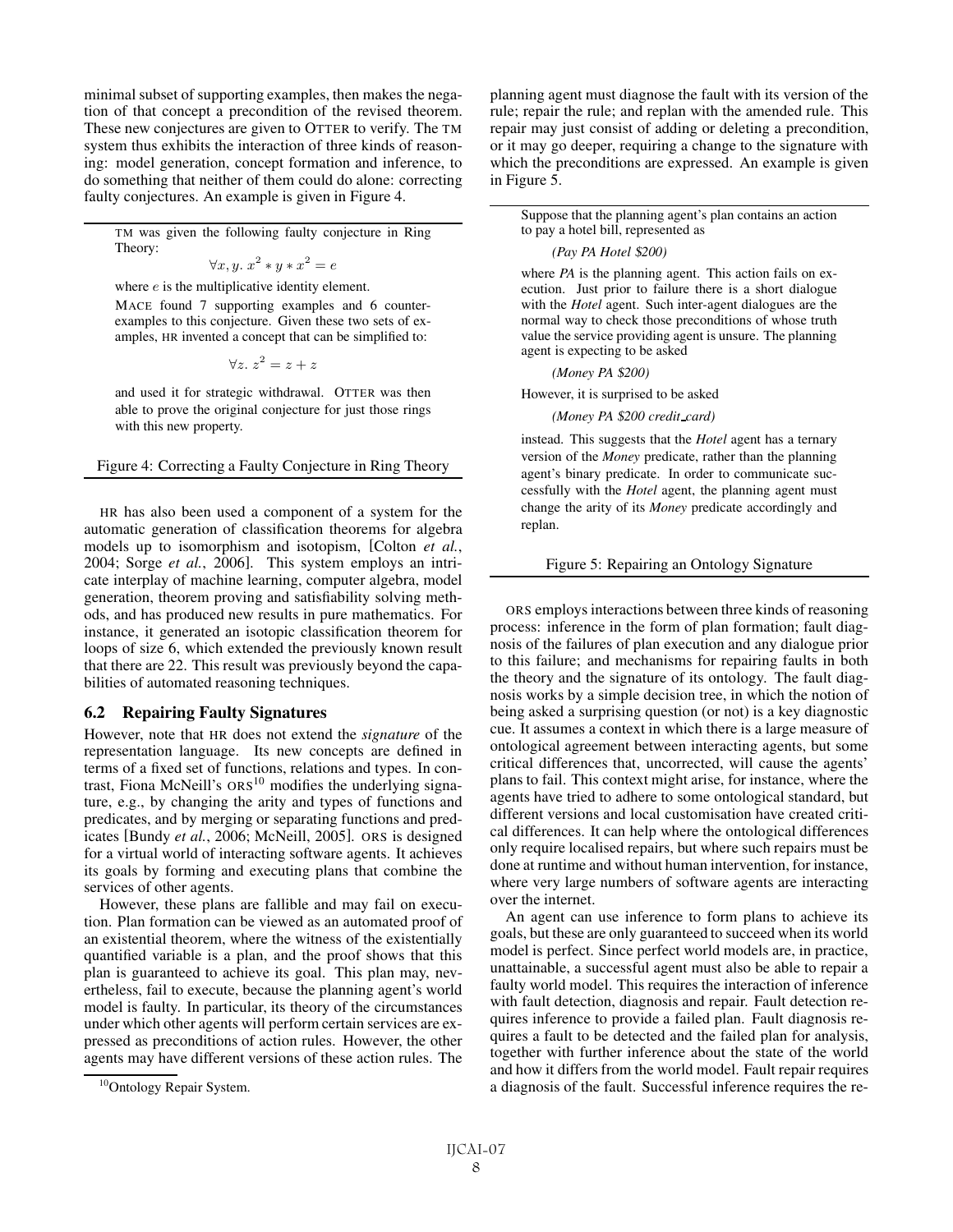paired world model. These reasoning processes thus constitute a virtuous circle, which incrementally improves the success of the agent in attaining its goals.

# 7 Conclusion

*"Come together" (John Lennon & Paul McCartney)*

In this paper we have been defending the hypothesis that:

*By complementing each other, cooperating reasoning process can achieve much more than they could if they only acted individually.*

We have presented evidence in favour of this hypothesis accumulated over more than 30 years within my research group<sup>11</sup>. In particular, we have seen how processes of inference, at both object and meta-level, planning, fault diagnosis, learning, counter-example finding, representation formation and ontology repair can interact. It is not just that different processes deal with different parts of the task, but that the weaknesses in one process are complemented by strengths in another, leading to the more efficient and effective running of each process and of their combination. Search that would overwhelm an inference process running on its own, is effectively guided when two inference processes run in tandem. Faults that would otherwise remain undetected, are made manifest by the mismatching expectations of two inference processes. Formal representations required to perform inference are formed with the aid of inference. New proof methods needed to guide inference are created by learning from previously successful examples of inference. Faulty world models are detected, diagnosed and repaired.

AI has become fragmented over the last 30 years. The development of robust, scalable AI systems to emulate the many facets of intelligence has proven to be much more difficult than envisaged by the AI pioneers of the 50s and 60s. To make the task tractable, we divided ourselves into smaller, specialised communities, organised our own conferences and journals, and developed a separate series of techniques for each of the different facets of intelligence. We have made enormous progress. Our techniques are theoretically well understood, robust and applicable to important practical problems. But, taken individually, they each suffer from severe limitations of range and autonomy.

One lesson from this paper is that perhaps the time has come to reintegrate Artificial Intelligence; to discover how the limitations of one kind of technique can be overcome by complementing it with another; to realise that together we have already achieved much more than we had realised when we were apart.

## References

[Benzmüller and Sorge, 2001] Christoph Benzmüller and Volker Sorge. OANTS – an open approach at combining interactive and automated theorem proving. In M. Kerber and M. Kohlhase, editors, *8th Symposium on the Integration of Symbolic Computation and Mechanized Reasoning (Calculemus-2000)*, pages 81–97, St. Andrews, UK, 6–7 August 2001. AK Peters, New York, NY, USA.

- [Bundy and Welham, 1981] A. Bundy and B. Welham. Using meta-level inference for selective application of multiple rewrite rules in algebraic manipulation. *Artificial Intelligence*, 16(2):189–212, 1981. Also available from Edinburgh as DAI Research Paper 121.
- [Bundy *et al.*, 1979] A. Bundy, L. Byrd, G. Luger, C. Mellish, R. Milne, and M. Palmer. Solving mechanics problems using meta-level inference. In B. G. Buchanan, editor, *Proceedings of IJCAI-79*, pages 1017–1027. International Joint Conference on Artificial Intelligence, 1979. Reprinted in 'Expert Systems in the microelectronic age' ed. Michie, D., pp. 50-64, Edinburgh University Press, 1979. Also available from Edinburgh as DAI Research Paper No. 112.
- [Bundy *et al.*, 1991] A. Bundy, F. van Harmelen, J. Hesketh, and A. Smaill. Experiments with proof plans for induction. *Journal of Automated Reasoning*, 7:303–324, 1991. Earlier version available from Edinburgh as DAI Research Paper No 413.
- [Bundy *et al.*, 2005a] A. Bundy, D. Basin, D. Hutter, and A. Ireland. *Rippling: Meta-level Guidance for Mathematical Reasoning*, volume 56 of *Cambridge Tracts in Theoretical Computer Science*. Cambridge University Press, 2005.
- [Bundy *et al.*, 2005b] A. Bundy, J. Gow, J. Fleuriot, and L. Dixon. Constructing induction rules for deductive synthesis proofs. In S. Allen, J. Crossley, K.K. Lau, and I Poernomo, editors, *Proceedings of the ETAPS-05 Workshop on Constructive Logic for Automated Software Engineering (CLASE-05), Edinburgh*, pages 4–18. LFCS University of Edinburgh, 2005. Invited talk.
- [Bundy *et al.*, 2006] A. Bundy, F. McNeill, and C. Walton. On repairing reasoning reversals via representational refinements. In *Proceedings of the 19th International FLAIRS Conference*, pages 3–12. AAAI Press, 2006. Invited talk.
- [Bundy, 1985] Alan Bundy. Discovery and reasoning in mathematics. In A. Joshi, editor, *Proceedings of IJCAI-85*, pages 1221–1230. International Joint Conference on Artificial Intelligence, 1985. Also available from Edinburgh as DAI Research Paper No. 266.
- [Bundy, 1988] A. Bundy. The use of explicit plans to guide inductive proofs. In R. Lusk and R. Overbeek, editors, *9th International Conference on Automated Deduction*, pages 111–120. Springer-Verlag, 1988. Longer version available from Edinburgh as DAI Research Paper No. 349.
- [Bundy, 1991] Alan Bundy. A science of reasoning. In J.- L. Lassez and G. Plotkin, editors, *Computational Logic: Essays in Honor of Alan Robinson*, pages 178–198. MIT Press, 1991. Also available from Edinburgh as DAI Research Paper 445.

<sup>&</sup>lt;sup>11</sup>Lots of other groups have accumulated similar evidence, but surveying that is beyond the scope of the current paper (see  $\S1$ ).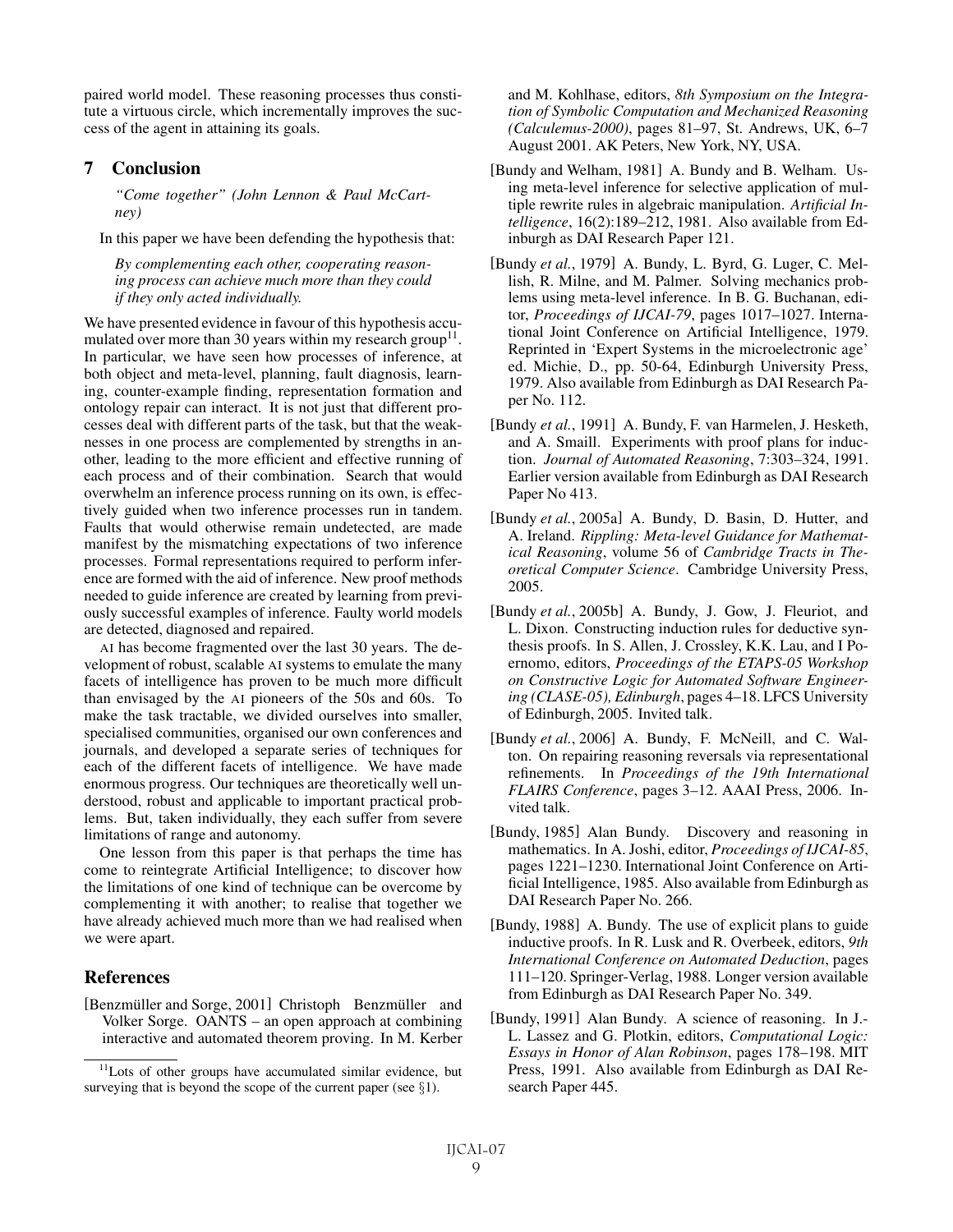- [Bundy, 2001] Alan Bundy. The automation of proof by mathematical induction. In A. Robinson and A. Voronkov, editors, *Handbook of Automated Reasoning, Volume 1*. Elsevier, 2001.
- [Castellini and Smaill, 2005] Claudio Castellini and Alan Smaill. Proof planning for first-order temporal logic. In Robert Nieuwenhuis, editor, *Automated Deduction – CADE-20*, volume 3632 of *Lecture Notes in Computer Science*, pages 235–249. Springer, 2005.
- [Colton and Pease, 2005] S. Colton and A. Pease. The TM system for repairing non-theorems. *Electronic Notes in Theoretical Computer Science*, 125(3), 2005. Elsevier.
- [Colton *et al.*, 1999] S Colton, A Bundy, and T Walsh. HR: Automatic concept formation in pure mathematics. In *Proceedings of the 16th International Joint Conference on Artificial Intelligence, Stockholm, Sweden*, pages 786–791, 1999.
- [Colton *et al.*, 2004] S. Colton, A. Meier, V. Sorge, and R. McCasland. Automatic generation of classification theorems for finite algebras". In *Proceedings of the International Joint Conference on Automated Reasoning*, 2004.
- [Colton, 2002] S Colton. *Automated Theory Formation in Pure Mathematics*. Springer-Verlag, 2002.
- [Desimone, 1989] R. V. Desimone. Explanation-Based Learning of Proof Plans. In Y. Kodratoff and A. Hutchinson, editors, *Machine and Human Learning*. Kogan Page, 1989. Also available as DAI Research Paper 304. Previous version in proceedings of EWSL-86.
- [Duncan *et al.*, 2004] H. Duncan, A. Bundy, J. Levine, A. Storkey, and M. Pollet. The use of data-mining for the automatic formation of tactics. In *Workshop on Computer-Supported Mathematical Theory Development*. IJCAR-04, 2004.
- [Gow, 2004] J. Gow. *The Dynamic Creation of Induction Rules Using Proof Planning*. PhD thesis, School of Informatics, University of Edinburgh, 2004.
- [Ireland and Bundy, 1996] A. Ireland and A. Bundy. Productive use of failure in inductive proof. *Journal of Automated Reasoning*, 16(1–2):79–111, 1996. Also available from Edinburgh as DAI Research Paper No 716.
- [Ireland and Stark, 2001] A. Ireland and J. Stark. Proof planning for strategy development. *Annals of Mathematics and Artificial Intelligence*, 29(1-4):65–97, February 2001. An earlier version is available as Research Memo RM/00/3, Dept. of Computing and Electrical Engineering, Heriot-Watt University.
- [Ireland *et al.*, 2006] A. Ireland, B.J. Ellis, A. Cook, R. Chapman, and J Barnes. An integrated approach to high integrity software verification. *Journal of Automated Reasoning: Special Issue on Empirically Successful Automated Reasoning*, 2006. To appear.
- [Ireland, 1992] A. Ireland. The Use of Planning Critics in Mechanizing Inductive Proofs. In A. Voronkov, editor, *International Conference on Logic Programming and Automated Reasoning – LPAR 92, St. Petersburg*, Lecture

Notes in Artificial Intelligence No. 624, pages 178–189. Springer-Verlag, 1992. Also available from Edinburgh as DAI Research Paper 592.

- [Jamnik *et al.*, 2002] M. Jamnik, M. Kerber, and M. Pollet. Automatic learning in proof planning. In F. van Harmelen, editor, *Proceedings of 15th ECAI*, pages 282–286. European Conference on Artificial Intelligence, IOS Press, 2002.
- [Janičić and Bundy, 2002] Predrag Janičić and Alan Bundy. A general setting for the flexible combining and augmenting decision procedures. *Journal of Automated Reasoning*, 28(3):257–305, 2002.
- [Kapur and Subramaniam, 1996] D. Kapur and M Subramaniam. Lemma discovery in automating induction. In M. A. McRobbie and J. K. Slaney, editors, *13th International Conference on Automated Deduction (CADE-13)*, pages 538–552. CADE, Springer, 1996.
- [Kraan *et al.*, 1996] I. Kraan, D. Basin, and A. Bundy. Middle-out reasoning for synthesis and induction. *Journal of Automated Reasoning*, 16(1–2):113–145, 1996. Also available from Edinburgh as DAI Research Paper 729.
- [Lakatos, 1976] I. Lakatos. *Proofs and Refutations: The Logic of Mathematical Discovery*. Cambridge University Press, 1976.
- [McCune, 1990] W. McCune. The Otter user's guide. Technical Report ANL/90/9, Argonne National Laboratory, 1990.
- [McCune, 1994] W. McCune. A Davis-Putnam program and its application to finite first-order model search. Technical Report ANL/MCS-TM-194, Argonne National Labs, 1994.
- [McNeill, 2005] Fiona McNeill. *Dynamic Ontology Refinement*. PhD thesis, School of Informatics, University of Edinburgh, 2005.
- [Meier and Melis, 2005] A. Meier and E. Melis. Failure reasoning in multiple-strategy proof planning. *Electronic Notes in Theoretical Computer Science*, 125:67–90, 2005.
- [Melis et al., 2006] E. Melis, A. Meier, and J. Siekmann. Proof planning with multiple strategies. *Artificial Intelligence*, 2006. To appear.
- [Monroy *et al.*, 1994] R. Monroy, A. Bundy, and A. Ireland. Proof Plans for the Correction of False Conjectures. In F. Pfenning, editor, *5th International Conference on Logic Programming and Automated Reasoning, LPAR'94*, Lecture Notes in Artificial Intelligence, v. 822, pages 54–68, Kiev, Ukraine, 1994. Springer-Verlag. Also available from Edinburgh as DAI Research Paper 681.
- [Monroy, 2001] Raúl Monroy. Concept formation via proof planning failure. In R. Nieuwenhuis and A. Voronkov, editors, *8th International Conference on Logic for Programming, Artificial Intelligence and Reasoning*, volume 2250 of *Lecture Notes in Artificial Intelligence*, pages 718–731. Springer-Verlag, 2001.
- [Robertson *et al.*, 1991] D. Robertson, Alan Bundy, R. Muetzelfeldt, M. Haggith, and M Uschold. *Eco-Logic:*